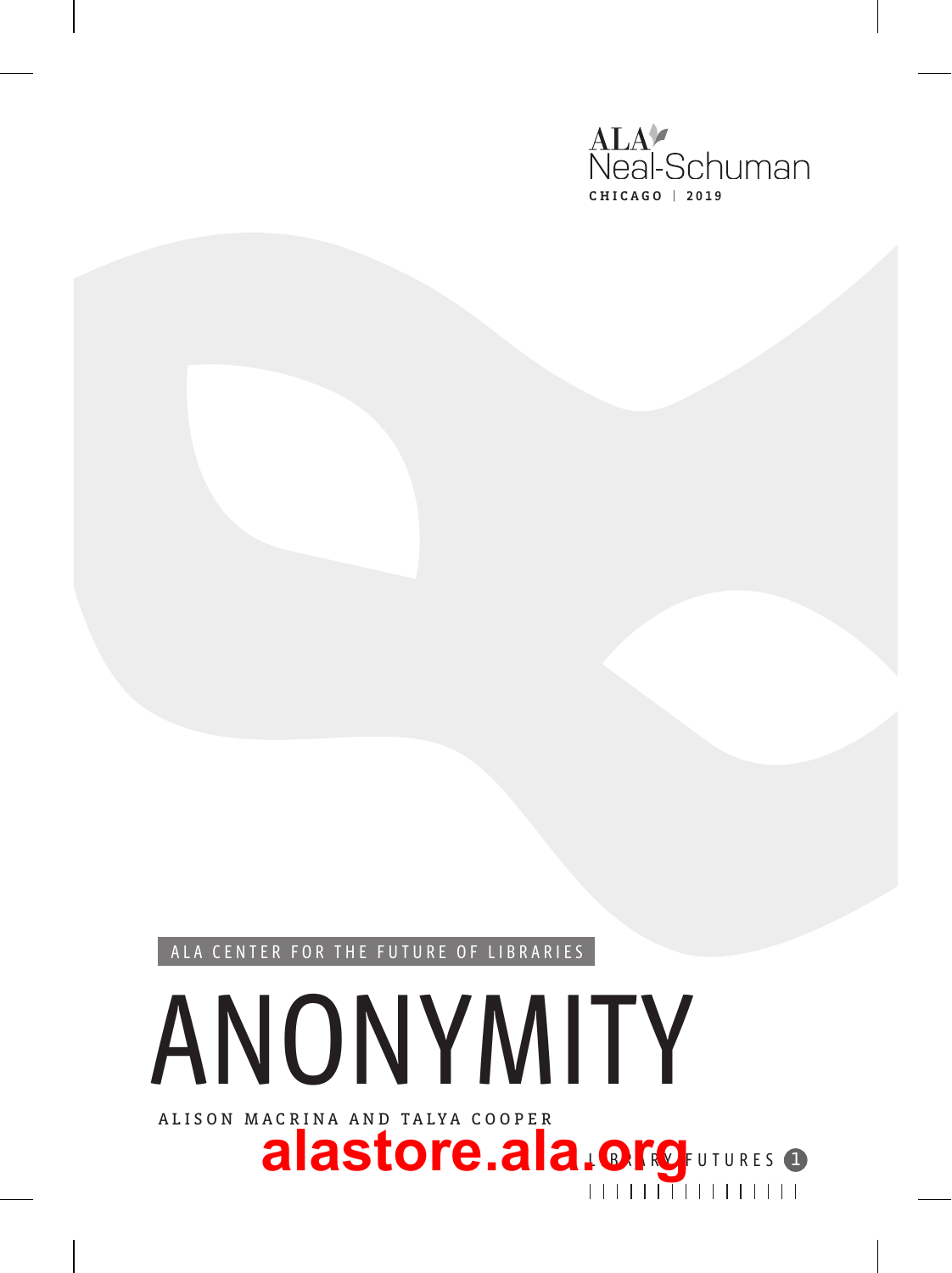**alison macrina** is the founder and director of Library Freedom Project and a core contributor to The Tor Project. Her work aims to connect privacy and surveillance to larger struggles for justice. She has been awarded the Free Software Foundation's Award for Social Benefit and the New York Library Association's Intellectual Freedom Award, and she was a *Library Journal* Mover and Shaker.

**talya cooper** is an archivist based in New York City. Previously, she was the digital archivist at the Intercept, where she managed the Snowden archive, and the archive manager at StoryCorps. She has written and presented about the intersections of archival ethics, privacy, and security.

ISBNs 978-0-8389-1633-9 (paper) 978-0-8389-1932-3 (PDF) 978-0-8389-1930-9 (ePub) 978-0-8389-1931-6 (Kindle)

Library of Congress Cataloging in Publication Control Number: 2019019623

Cover design by Kimberly Thornton. Composition by Alejandra Diaz in the Adobe Garamond Pro, Vista Sans and Vista Slab typefaces.

This paper meets the requirements of ANSI/NISO Z39.48-1992 (Permanence of Paper)

Printed in the United States of America 23 22 21 20 19 5 4 3 2 1

*ALA Neal-Schuman purchases fund advocacy, awareness, and accreditation programs for library professionals worldwide.*

<sup>© 2019</sup> by the American Library Association

Extensive effort has gone into ensuring the reliability of the information in this book; however, the publisher makes no warranty, express or implied, with respect to the material contained herein.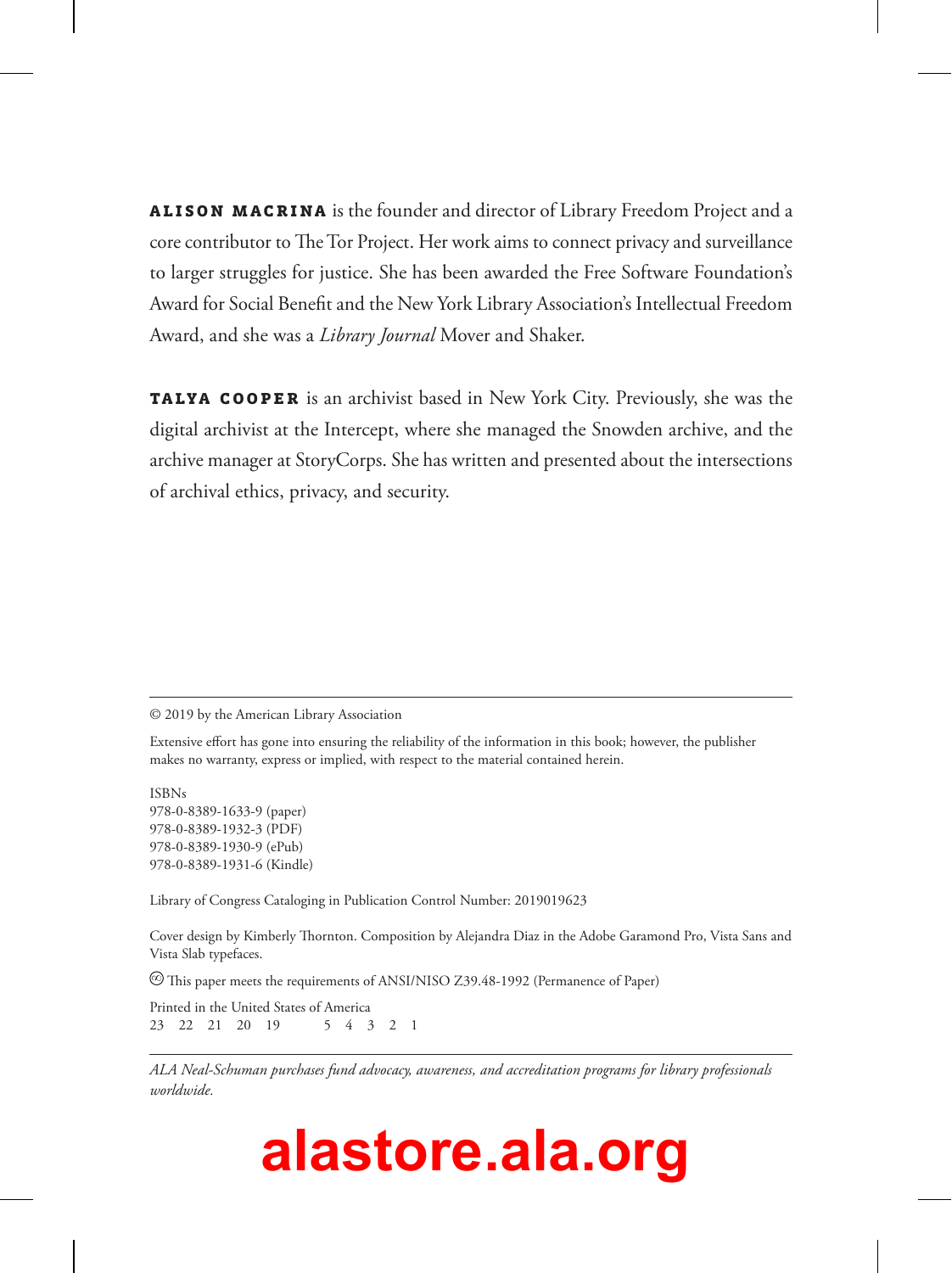# **CONTENTS**

Foreword by Miguel A. Figueroa vii Acknowledgments ix

#### **UNDERSTANDING ANONYMITY**

#### **ANONYMITY IN LIBRARIES**

 $31$ 

51

 $\bullet$ 

 $\mathbf{1}$ 

| Privacy Policies and Procedures: A Starting Point for Anonymity 35 |  |
|--------------------------------------------------------------------|--|
|                                                                    |  |
|                                                                    |  |
|                                                                    |  |
|                                                                    |  |

#### **FOR THE FUTURE**

| What Does Anonymity Look Like in the Library of the Future? 52 |  |
|----------------------------------------------------------------|--|
|                                                                |  |
|                                                                |  |
|                                                                |  |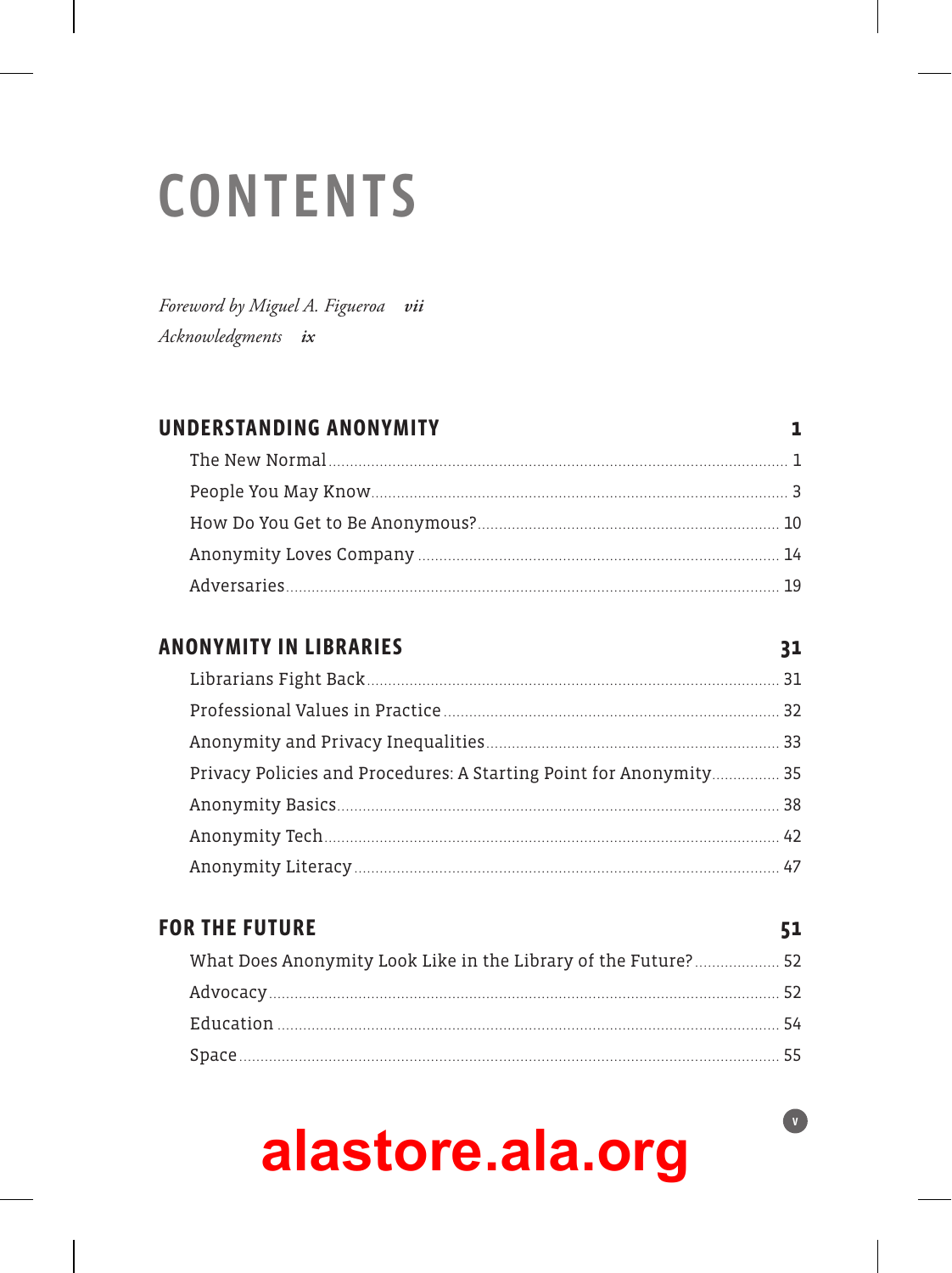Notes and Resources 67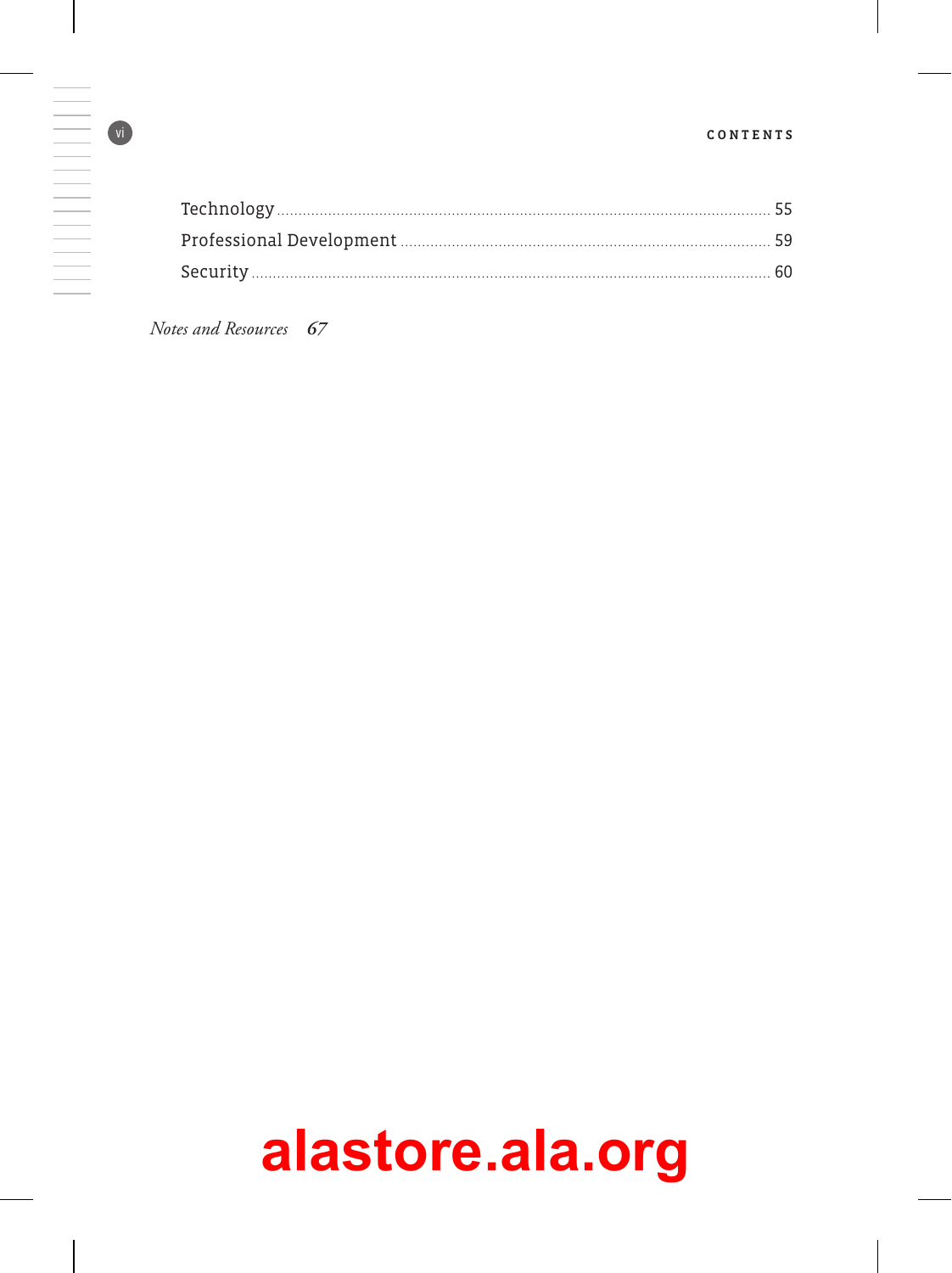# FOREWORD

Center for the Future of Libraries American Library Association

**viii** 

**THERE'S A COMMON THROUGH LINE IN TODAY'S TECHNO**logical trends and developments that promise improved convenience and efficiencies: they trade on access to a broadening universe of public and private information and data.

An increase in surveillance systems (an estimated 245 million professionally installed video surveillance cameras were active and operational globally in 2014),<sup>1</sup> the movement toward "smart cities" (cities of all sizes are embarking on projects that will deploy technologies to collect and transmit information to improve city operations), $2$  the ubiquity of voice recognition devices (the number of Amazon Echo installed bases in the U.S. grew to more than 30 million by 2017),<sup>3</sup> and other technology trends will ultimately exacerbate privacy concerns. As our concerns shift from the personal to the public, the resulting conversations may likewise swing from threats to privacy to the end of anonymity.

In *Anonymity,* Alison Macrina and Talya Cooper guide readers from privacy, a core value for our profession, toward a related appreciation and understanding for anonymity. They show how anonymity, the obscuring or withholding of identity, has implications for individuals, communities, and the libraries that serve them. While anonymity has that very real connection to our profession's fundamental value for privacy, the conversations library professionals must have regarding anonymity extend far beyond our users' experiences in or even with the library. Our communities exist in a world where lived experiences

<sup>3.</sup> www.kleinerperkins.com/perspectives/internet-trends-report-2018.



<sup>1.</sup> https://technology.ihs.com/532501/245-million-video-surveillance-cameras -installed-globally-in-2014.

<sup>2.</sup> www.usmayors.org/wp-content/uploads/2018/06/2018-Smart-Cities-Report.pdf.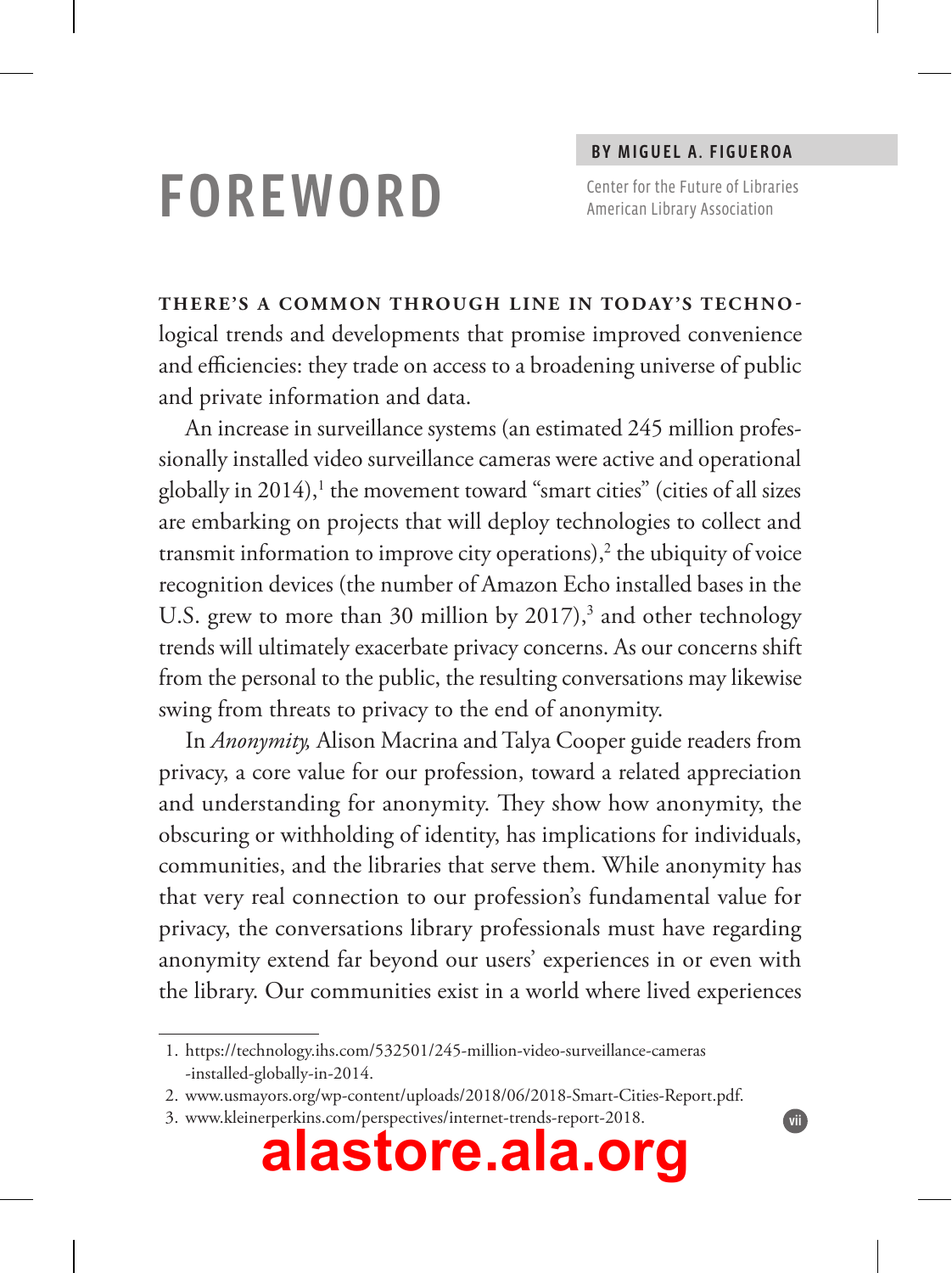viii) FOREWORD

in public and online have become a valuable source of data for governments, corporations, and other agents to collect and leverage.

Through "Understanding Anonymity," Alison and Talya help readers understand anonymity in our users' broader lives by providing an immersive vision for how anonymity plays out today and how it might continue to shift for the future. Their insight for how anonymity connects with library values centers the discussion in terms of both privacy and equity, recognizing that different users have varying needs for anonymity at distinct points in their lives.

From practical policies and procedures to technological interventions and educational instruction, "Anonymity in Libraries" shows how libraries can model anonymity's benefits and liabilities in a changing society. The Tor Project,<sup>4</sup> the LibraryBox Project,<sup>5</sup> and other initiatives show the promising directions that help ensure privacy while centering anonymity.

In "For the Future," Alison and Talya imagine new opportunities for libraries to advocate by standing up when policies or practices threaten individual rights to privacy and anonymity, educate by raising community awareness of the changing natures of privacy and anonymity, and implement spaces and technologies that make accommodations for anonymity while preserving security for staff and users alike.

It was Alison's work with the Tor Project and the Library Freedom Project that helped me better understand anonymity's significance for libraries. Here, with Talya, whose important advocacy in archives informs this work, they make clear why thinking about our futures requires thinking beyond the normal scope of our users' experiences in the library to also consider the library in the lives of our users. I continue to be inspired by leaders like Alison and Talya whose clarity of vision brings our traditions and values boldly into what may likely be a challenging future.

<sup>4.</sup> www.torproject.org.

<sup>5.</sup> http://librarybox.us. **alastore.ala.org**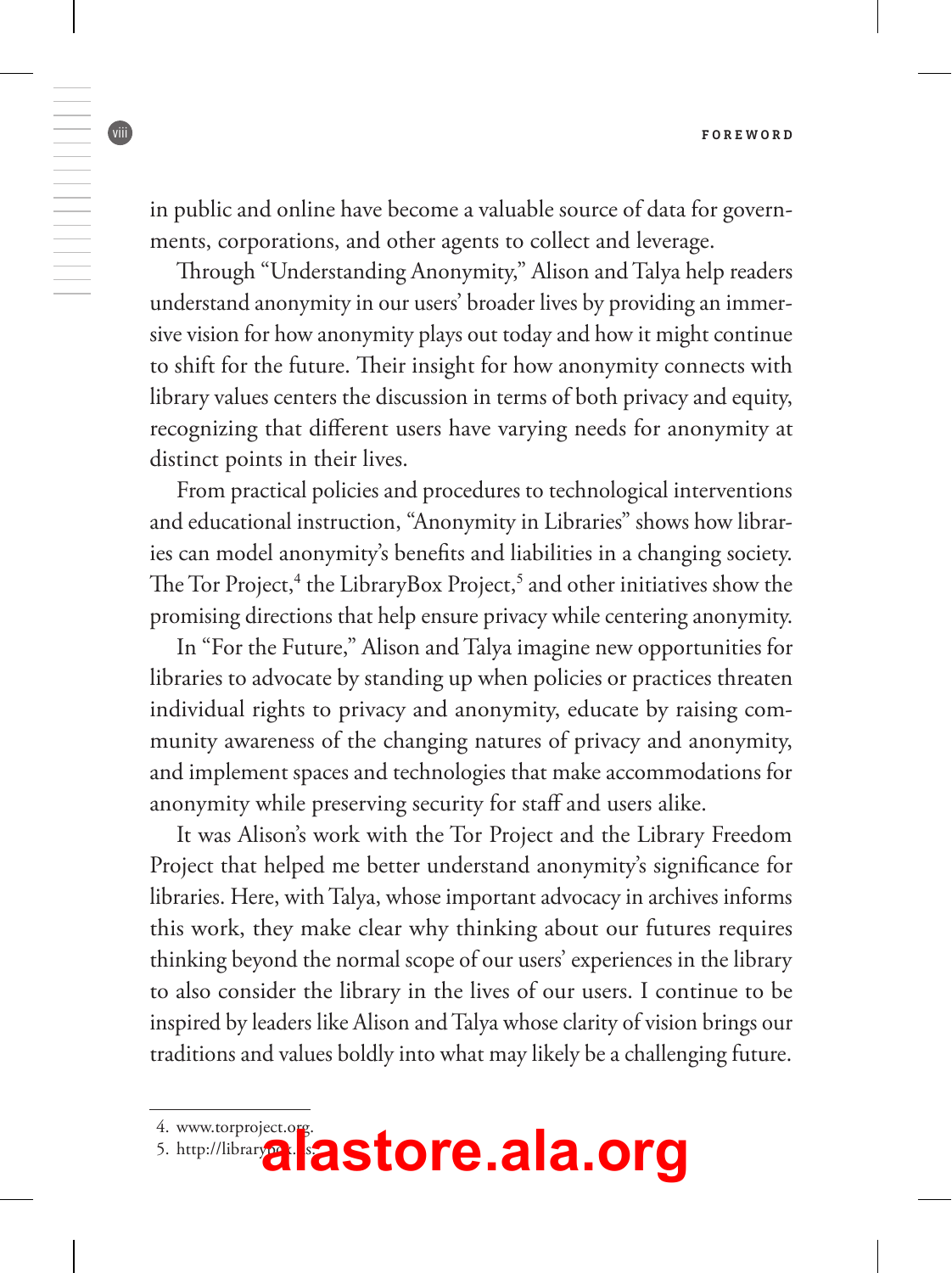# UNDERSTANDING ANONYMITY

#### THE NEW NORMAL

**YOU STEP OUTSIDE INTO THE BALMY SEPTEMBER**  evening, walk across the church parking lot, and open the door to your car with a sigh. Turning the red chip over as you hold it above the steering column, you think about the relativity of time. The past thirty days have been longer than any others you can remember, and it feels like actual years or even lifetimes have passed. You wouldn't have made it this far without the program and the ability it gives you to speak freely and openly among these strangers, protected by the practice of using only first names. You pop the coin into your wallet and pull out your smartphone, nonchalantly scrolling through Facebook, when something makes you pause over the "People You May Know" suggestions. Facebook has suggested that "You May Know" Bill R. and Mike M. from the meeting, except Facebook is telling you their full names, their family members, where they're employed, and all their likes. And it's telling them the same about you.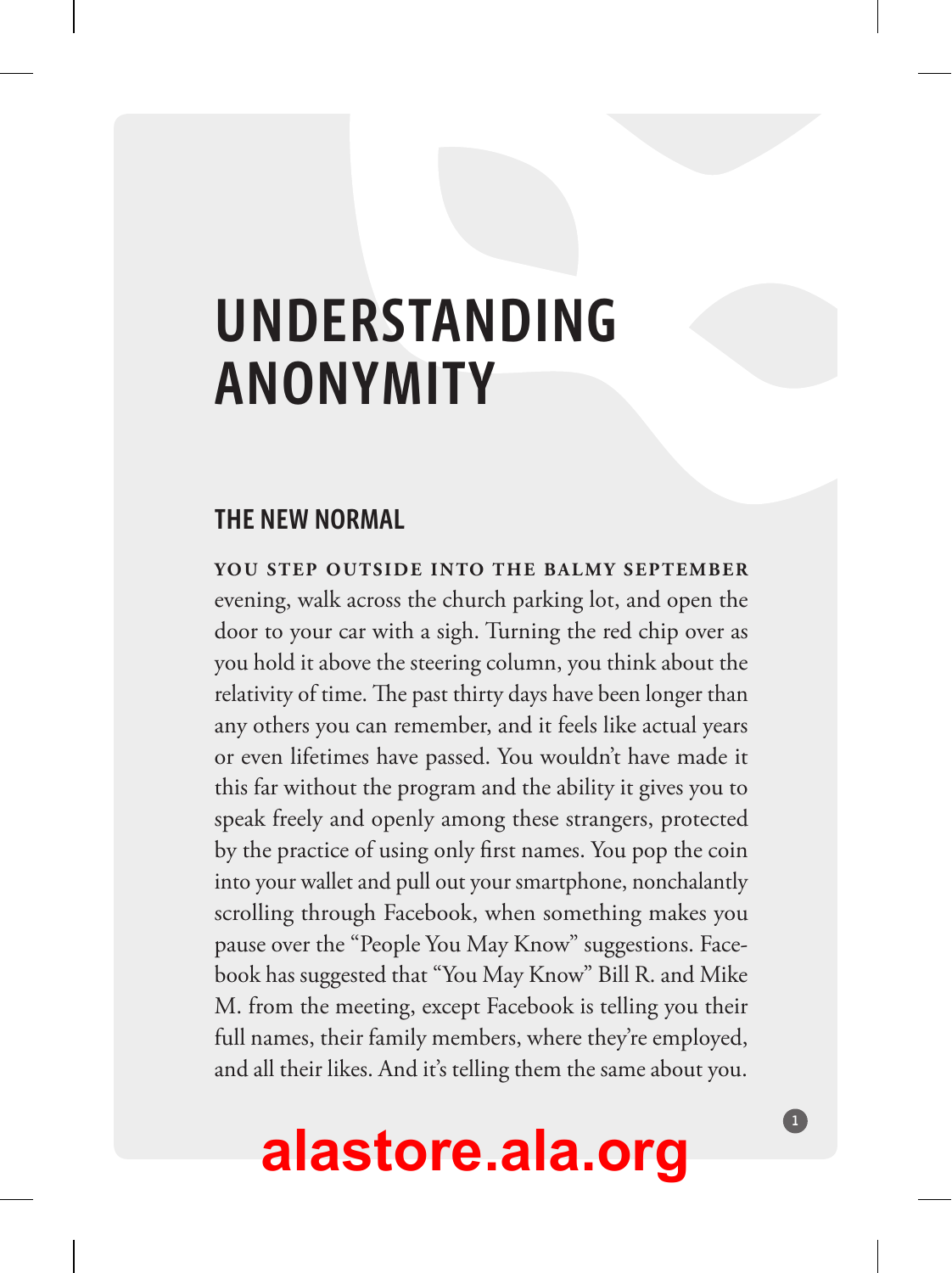We live in an age of ubiquitous surveillance: many tiny pieces of our lives are constantly recorded, shared, and stored. We offer some of this information voluntarily in exchange for various services, while private corporations, law enforcement, and government intelligence agencies collect more of it almost invisibly. Libraries should be particularly concerned about the new norms of surveillance. Privacy has been one of the ALA's Core Values of Librarianship $^1$  since their adoption in 1939. Librarians have long recognized the relationship between privacy and intellectual freedom; when we lack privacy, we can't have intellectual freedom, because we are less likely to read, write, and research freely when we fear that we're being watched.

Privacy and anonymity are not synonymous, though. Privacy means that you get to control what information about you is shared. Anonymity, privacy's stricter cousin, means that in a given situation, no one knows your real identity. So why isn't this book about "privacy" rather than "anonymity," which sounds like something for secret agents and Internet trolls? Given the current surveillance environment, we believe that anonymity is as important for librarians to understand, support, and promote as privacy in general. Privacy has become a hot topic in libraries, with privacy-focused projects springing up all over the place from the Data Privacy Project in New York City, to Library Freedom Project (of which one of this book's authors is founder and director), to the San Jose Public Library's Virtual Privacy Lab.<sup>2</sup> Anonymity, on the other hand, is still something of a curiosity for librarians—it is certainly present in the current fervor about privacy, but it is harder to understand and advocate for. We'd like to talk about why anonymity has value on its own, because of the ways that identity is weaponized

<sup>1.</sup> http://www.ala.org/advocacy/intfreedom/corevalues.

<sup>2.</sup> https://www.sjpl.org/privacy.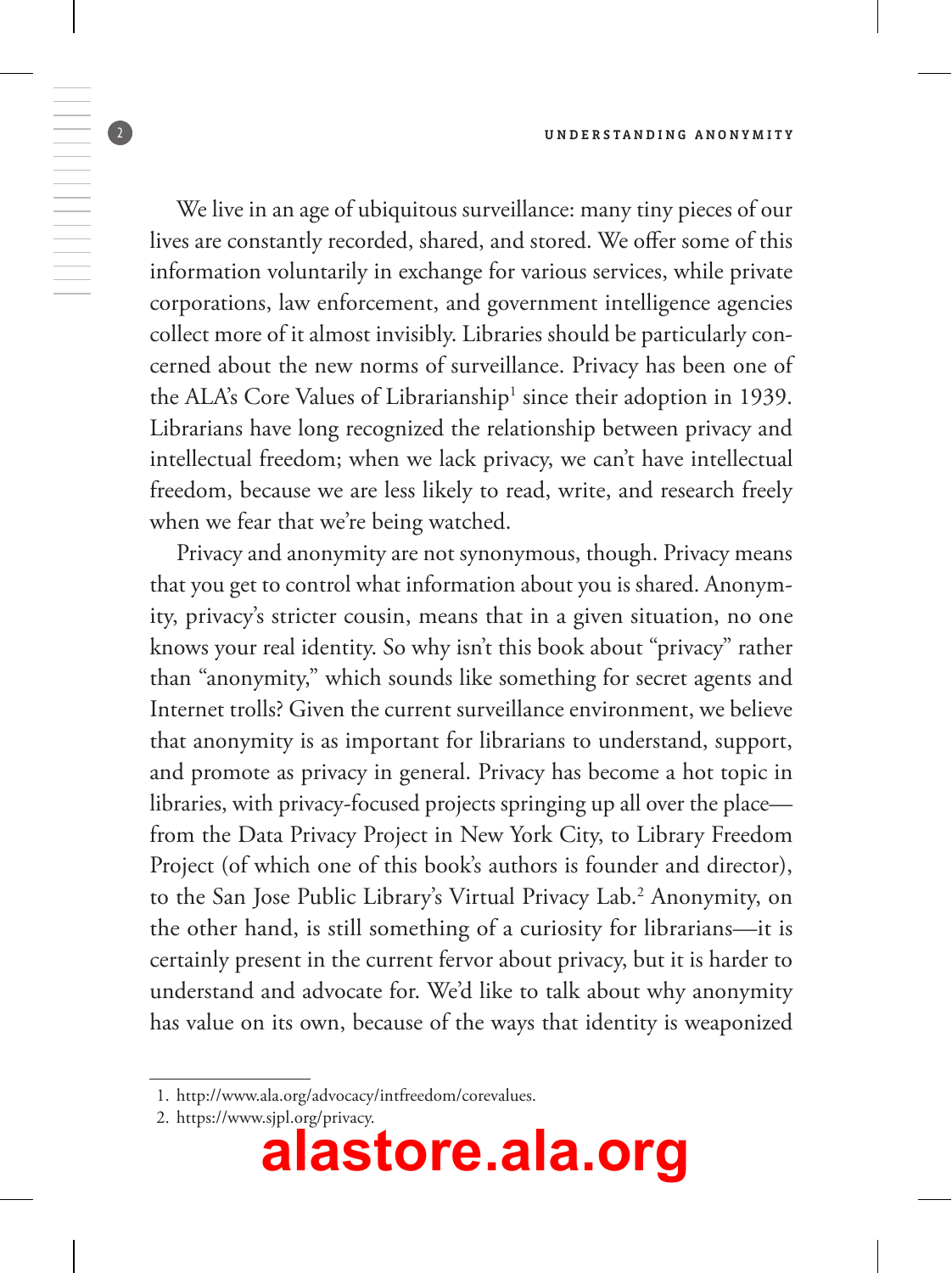for surveillance purposes and monetized by big corporations. In order to understand why anonymity matters, it's important to know just what is happening to our data on the Internet these days.

#### PEOPLE YOU MAY KNOW

 $-1793857952$ 

The opening story about Facebook identifying people who were anonymous to each other through its "People You May Know" tool is based on a real incident. Reporter Kashmir Hill heard innumerable anecdotes from users who'd found fellow patients of their psychiatrists and other attendees of support groups among their suggested friends, and reached out to Facebook to ask how and why the company was exposing these people to each other. Facebook admitted to using location services to "suggest friends."3 After significant backlash, the company reversed course and denied that it had used location services as a factor in suggesting friends, finally admitting it had run "a small test to use city-level location to better rank existing [People You May Know] candidates."4 In short, location services had been used to suggest friends at least for a portion of users for a period of time, which could have sufficed to de-anonymize a group of people in serious need of anonymity. Facebook also openly uses contact information (which it strongly suggests you upload upon creating an account) to chain users together. That function can be great if a user wants to get in touch with someone a mutual friend introduced them to at a networking event and that person appears as a "Person You May Know." But if two people have the same AA sponsor or mental health practitioner in their contacts and Facebook links them together and suggests that they "friend" each other, the "People You

4. https://splinternews.com/facebook-says-it-did-a-test-last-year-using-peoples-loc **llastore.ala.** 

<sup>3.</sup> https://splinternews.com/facebook-is-using-your-phones-location-to-suggest-new -f-1793857843.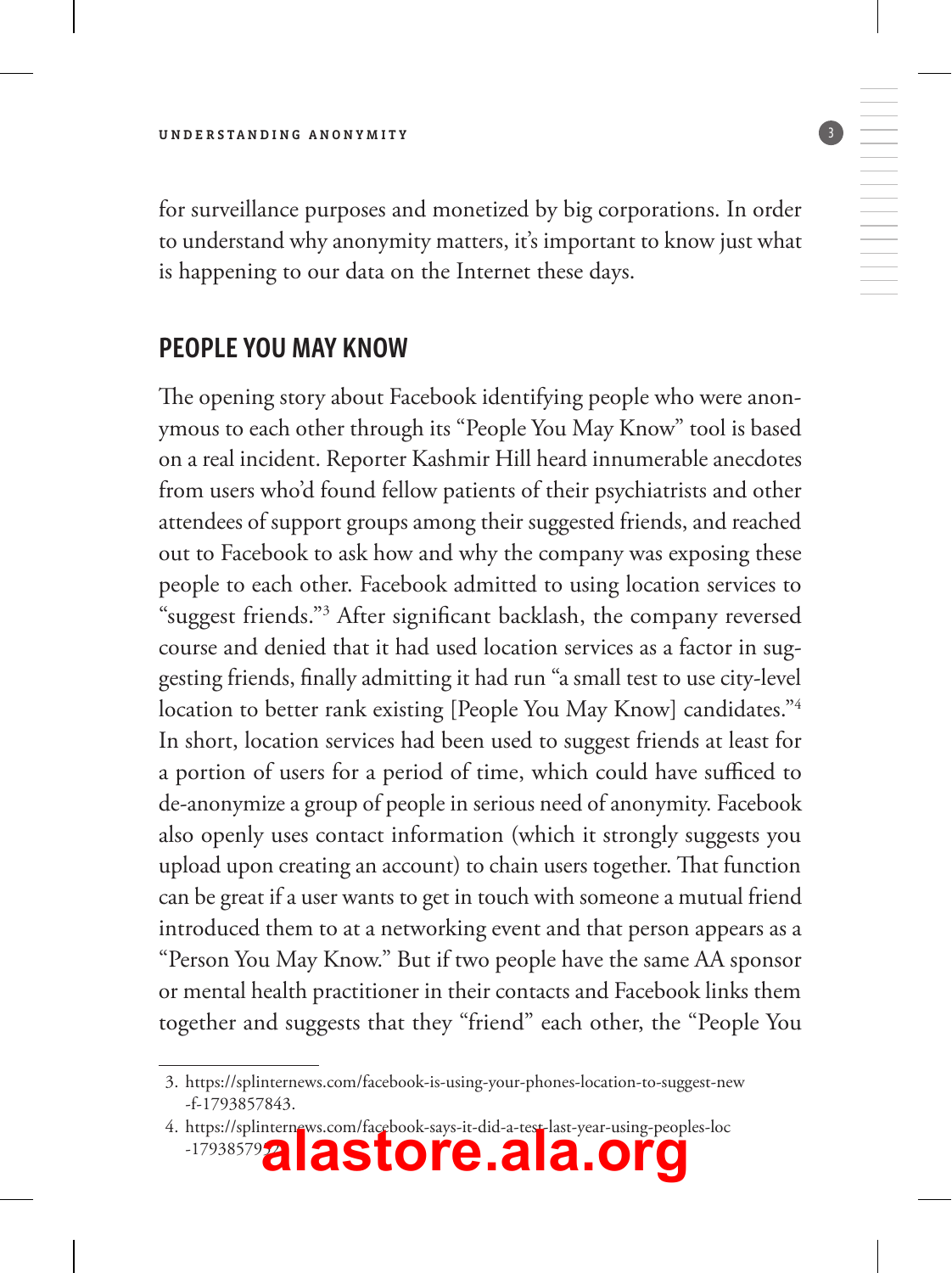4 UNDERSTANDING ANONYMITY

May Know" feature starts to feel more like a gross violation of privacy, a nonconsensual disclosure of their identity.

This is not the only time Facebook has gotten in trouble for harmful or exploitative data practices. In 2018 alone, Facebook faced privacy scandal after privacy scandal,<sup>5</sup> and we can't point the finger at Facebook alone. The private companies that dominate the Internet collect huge amounts of data on users as part of their standard practice. The services we use for keeping up with friends, staying on top of the day's news, and for various modern conveniences like banking or shopping also track us elsewhere all over the Web, on our phones, and in the real-life spaces we inhabit. Big data is the business model, and there are few if any limits on how big these companies are able to get and how much information they're able to collect. Yet with so much precious information currency being generated, stored, and sold, data security seems like an afterthought. Major data breaches, from Equifax to Yahoo to the U.S. Office of Personnel Management, have spilled out the private details of hundreds of millions of people, and such breaches are all too commonplace.

All the data collected, stored, and often lost by private companies makes ubiquitous government surveillance easier than ever, coupled with the fact that law enforcement and intelligence agencies' surveillance budgets get larger and less transparent every year.6 In 2013, Edward Snowden showed us how pervasive mass surveillance has become in the twenty-first century. We are subject to a byzantine network of entities that are capable of surveilling our every move and communicating it to each other, often in real time. The digital devices that have come to power our lives also generate a nearly invisible data trail that has proven

<sup>5.</sup> https://www.techrepublic.com/article/facebook-data-privacy-scandal-a-cheat-sheet/.

<sup>6.</sup> https://www.washingtonpost.com/wp-srv/special/national/black-budget/?noredirect=on. **alastore.ala.org**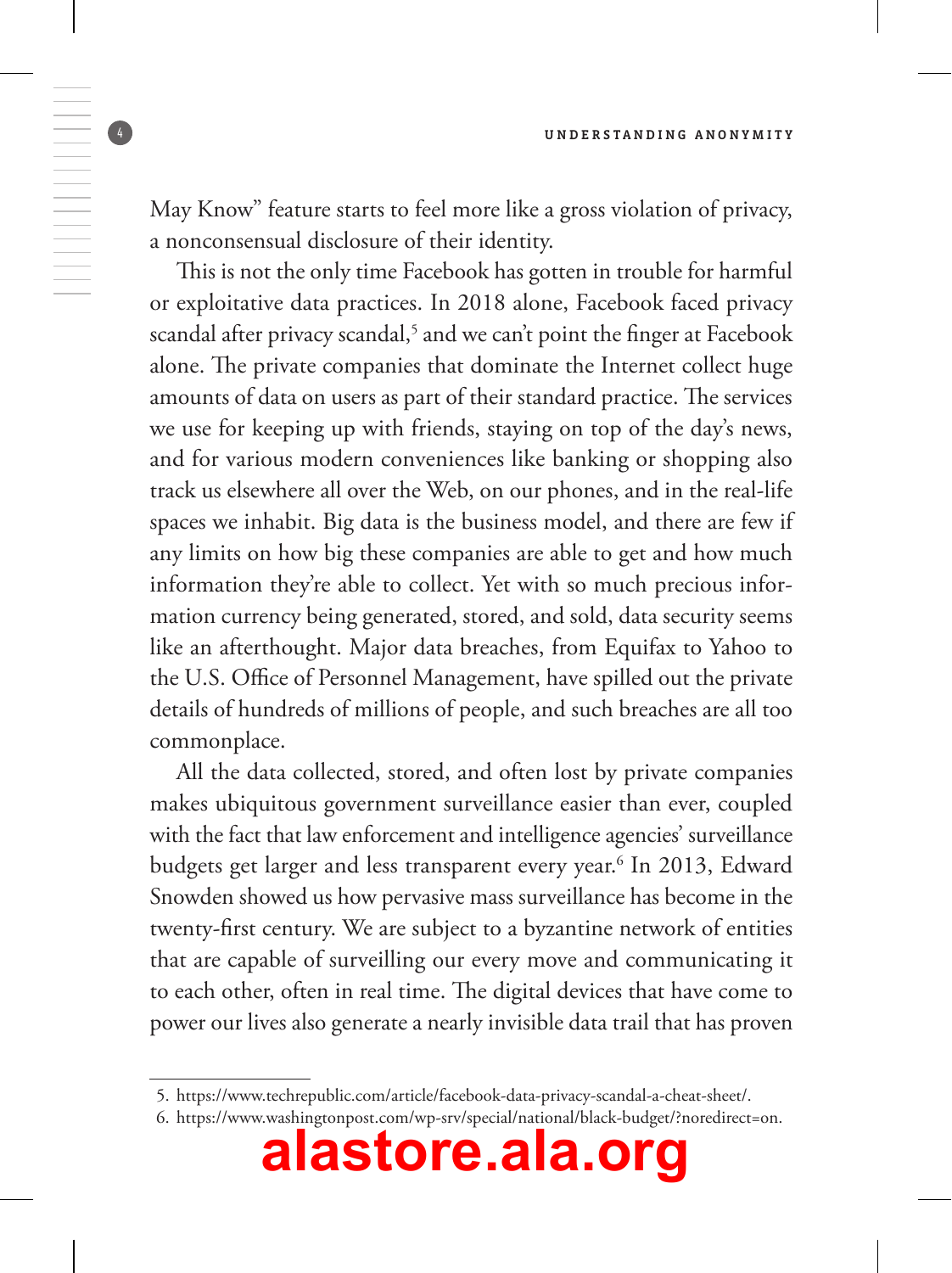highly valuable to all of those private entities. The combination of more data and better surveillance mechanisms means that the average computer user can expect that her most private information is in the hands of dozens of private companies and government apparatuses, regardless of who she is or what she's been doing. Those people whose data seems more interesting to law enforcement or intelligence agencies can expect even more surveillance, possibly with serious consequences.

———————————————<br>——————————————

To understand how all-encompassing this network is, let's imagine a person traveling from Los Angeles to Portland, Oregon. She wants to take her beloved St. Bernard, so instead of flying, she buckles in for a minimum fifteen-hour drive, during which she'll stop for a couple of meals and snacks, a whole lot of coffee, gas, and a number of rest stop breaks for the dog and herself. We all anticipate some level of surveillance, from a full-body scan to profiling in the TSA line, when we fly. But even this road trip will subject our two travelers to scrutiny by a vast number of public and private entities.

Leaving Los Angeles, this woman's car will be recorded by a number of cameras, some operated by law enforcement agencies and some operated by private companies: for instance, some repossession agencies use cameras and Automated License Plate Readers (ALPRs) to track car owners who are behind on their payments. Our traveler may also pay tolls with an electronic toll collection device, which records the time and location of the payment. This data could potentially be shared with a fusion center, a hub where federal agencies like the Department of Homeland Security and the Department of Justice collaborate with local, state-level, and tribal law enforcement. On her tiring drive, our traveler will pass no fewer than four fusion centers, from the Los Angeles Joint Regional Intelligence Center to the Oregon Titan Fusion Center in Salem. Local police also use ALPRs and compare the data they take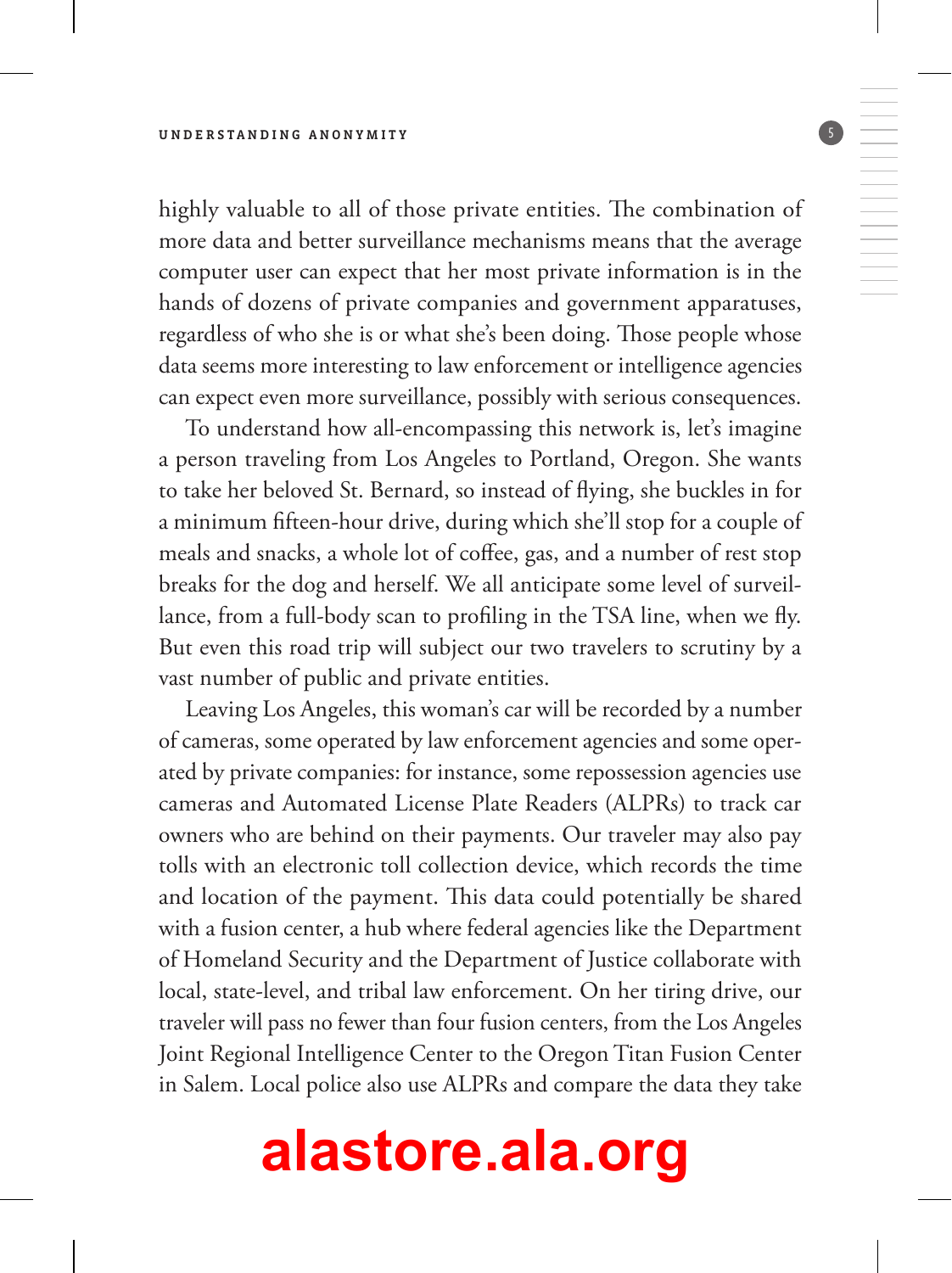in to registries that attempt to match the plate number to crimes as serious as Amber Alerts and as banal as unpaid parking violations. As of 2011, 71 percent of police departments reported using this technology.<sup>7</sup> Moreover, we know that the traveler voluntarily exposes herself to all kinds of tracking through her cell phone's apps: the maps app she's using to find the quickest detours, the restaurant app that remembers her interest in vegetarian food, and the dating app she swipes idly while her dog sniffs around at the rest stop. The phone itself serves as a tracking device—it functions by sending electromagnetic signals to the closest cell tower, and law enforcement or a wireless carrier can easily find the location of the most recent cell tower a phone has "pinged."

These are just the technologies we know are in use, though. Let's say the traveler's license plate bears a similarity to the license plate number of a car that was used in a crime. Potentially, law enforcement at a fusion center could access the footage from a CCTV camera at a rest stop and use facial recognition—a technology that's advancing so rapidly it will soon be able to identify masked protesters $^8\!-\!$ to determine whether or not the traveler is the person they have in mind. Other technologies can pull in data about her and her trip through means that we don't even know about yet. And this is all before our traveler posts on Facebook about her trip, which will make the whole story openly available to law enforcement, third-party apps she's unwittingly allowed to access her posts, and anyone else who might be interested in her whereabouts.

 $\overline{\phantom{a}}$   $\overline{\phantom{a}}$   $\overline{\phantom{a}}$   $\overline{\phantom{a}}$ 

<sup>7.</sup> https://www.theatlantic.com/technology/archive/2016/04/how-license-plate-readers -have-helped-police-and-lenders-target-the-poor/479436/.

<sup>8.</sup> https://www.theverge.com/2017/9/6/16254476/facial-recognition-masks-diguises-ai.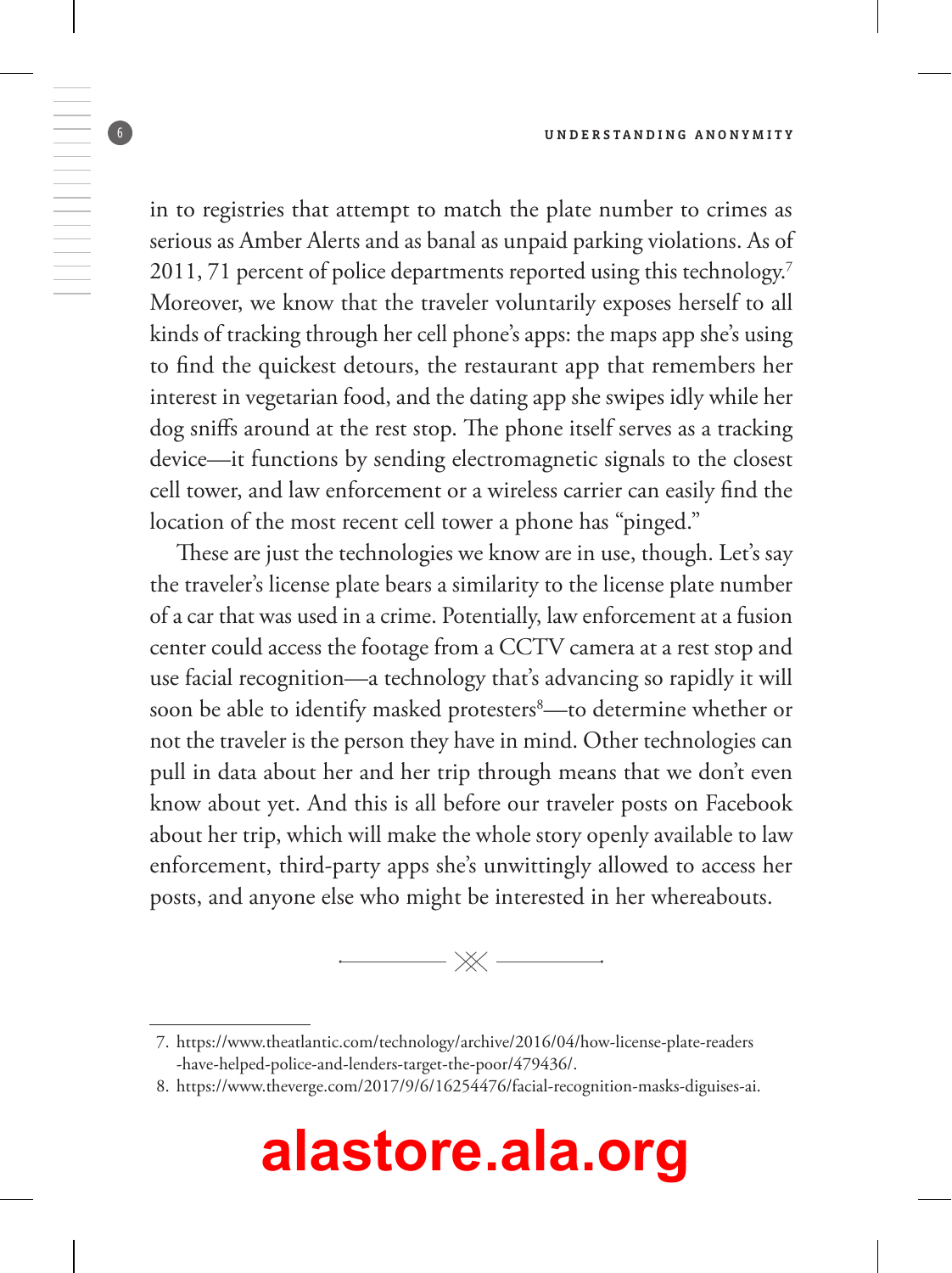How did we come to live in a terrifying sci-fi novel? Information has become a precious commodity that is fought over by major corporations, intelligence agencies, law enforcement, nation states, and hackers. Technology has permeated our lives by creating conveniences that would have seemed to belong to a far-distant future as recently as just ten years ago. As consumer devices have grown increasingly sophisticated, so have police surveillance capabilities. The regulatory environment has been wheezing to keep up as digital giants like Google and Amazon vacuum up smaller companies and expand their reach into our dayto-day lives, and intelligence agencies add zeroes to their enormous budgets. The future as seen by the master dystopian author Philip K. Dick is here. What does a digital resistance movement look like? And how can librarians take part in it?

We began by talking about how a private company can sabotage the much-needed anonymity of one of its users. While the potential for anonymity, and privacy in general, is deeply threatened by this *Black Mirror* episode of a future that we're now living in, librarians and libraries can play a pivotal role in allowing our communities to use the Internet without unregulated private companies and powerful government agencies learning who they are and what they're doing. When it comes to the Internet, anonymity is autonomy. As with other kinds of freedoms, people can abuse tools that grant them anonymity and free them from the consequences that voicing opinions and acting under their "real" identities might have. But anonymity also has the potential to make the Internet into a more democratic place, giving voice to the powerless rather than to the powerful.

The idea that anonymity can help someone safely and confidently express their beliefs long precedes the Internet. As librarian Chuck McAndrew of the Lebanon Public Library in New Hampshire points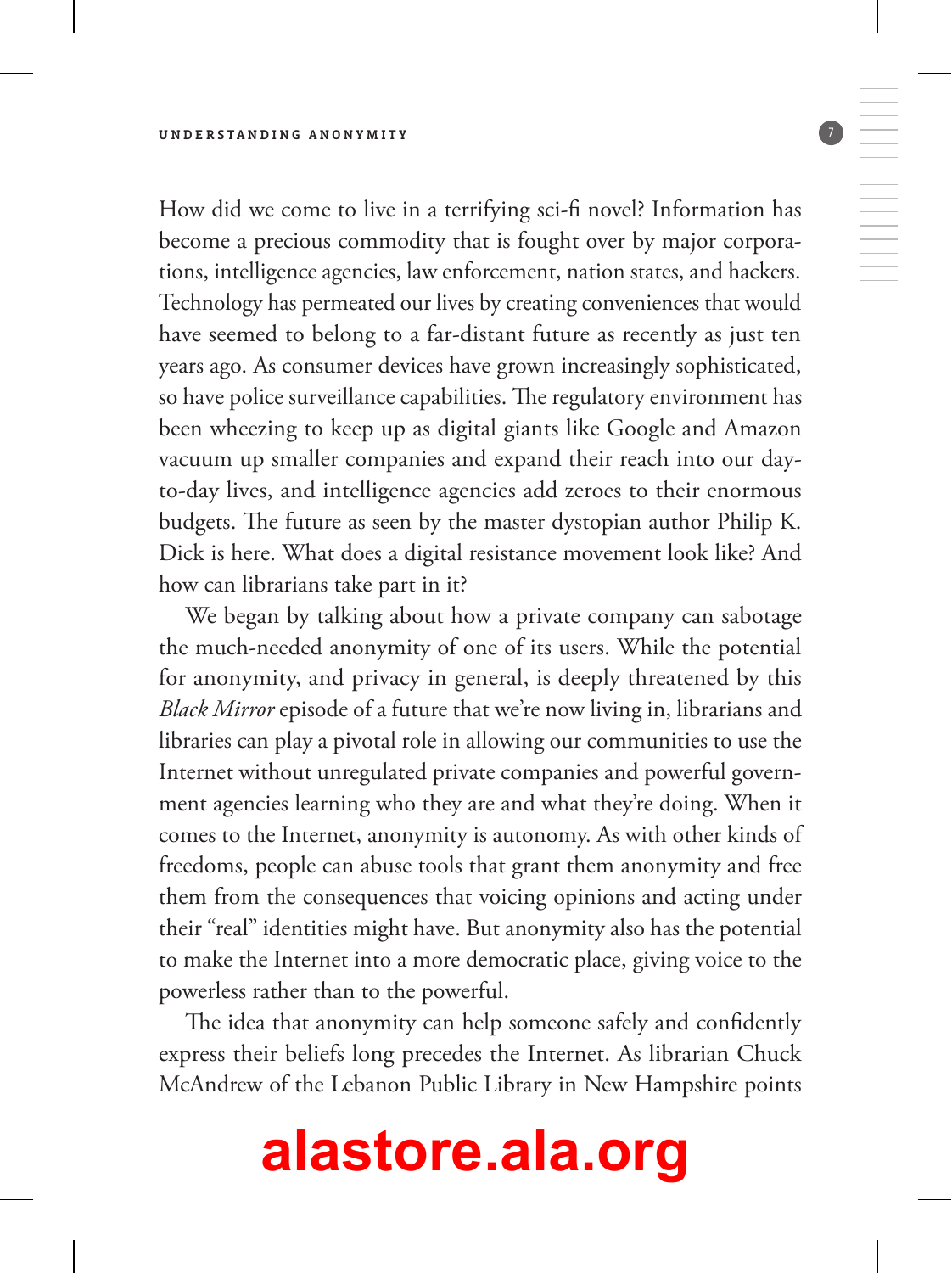out, "When I talk about anonymity with people, I like to point out that Thomas Paine published 'Common Sense' anonymously originally. That was one of the most influential books that spawned the American Revolution. From the start of this country, anonymity has had a very important point in the [democratic] process." Anonymous whistleblowers have played a key role in exposing abuses of power and miscarriages of justice. As an employee of the RAND Corporation in the late 1960s and early 1970s, Daniel Ellsberg began to believe that the United States' involvement in the Vietnam War was unjust, and so he anonymously leaked the "Pentagon Papers," a set of documents that showed the Johnson Administration had systematically deceived the American people about the war. His leaks were later published by the *New York Times*. These documents helped turn public opinion against the war and established a legal precedent for newspapers to publish leaked materials. Ellsberg's need for anonymity was situational and temporary; he turned himself in not long after leaking the papers to Neil Sheehan at the *New York Times*. But anonymity gave him the cover he needed to get the job done. A lower-stakes recent example is the beloved Italian author Elena Ferrante, who writes pseudonymously because, she says, she wishes "to liberate myself from the anxiety of notoriety and the urge to be a part of that circle of successful people."9 When a journalist attempted to unmask her by trawling through tax and financial records, the literary world responded to his would-be expose with outrage and indignation, $10$  questioning how revealing the identity of an author who so values her anonymity would add to readers' appreciation or understanding of her work. Similarly, many street artists operate anonymously in order to avoid prosecution for work

<sup>9.</sup> https://www.vanityfair.com/culture/2015/08/elena-ferrante-interview-the-story-of-the -lost-child-part-two.

<sup>10.</sup> https://www.npr.org/sections/thetwo-way/2016/10/03/496406869/for-literary-world -unmasking-elena-ferrantes-not-a-scoop-its-a-disgrace.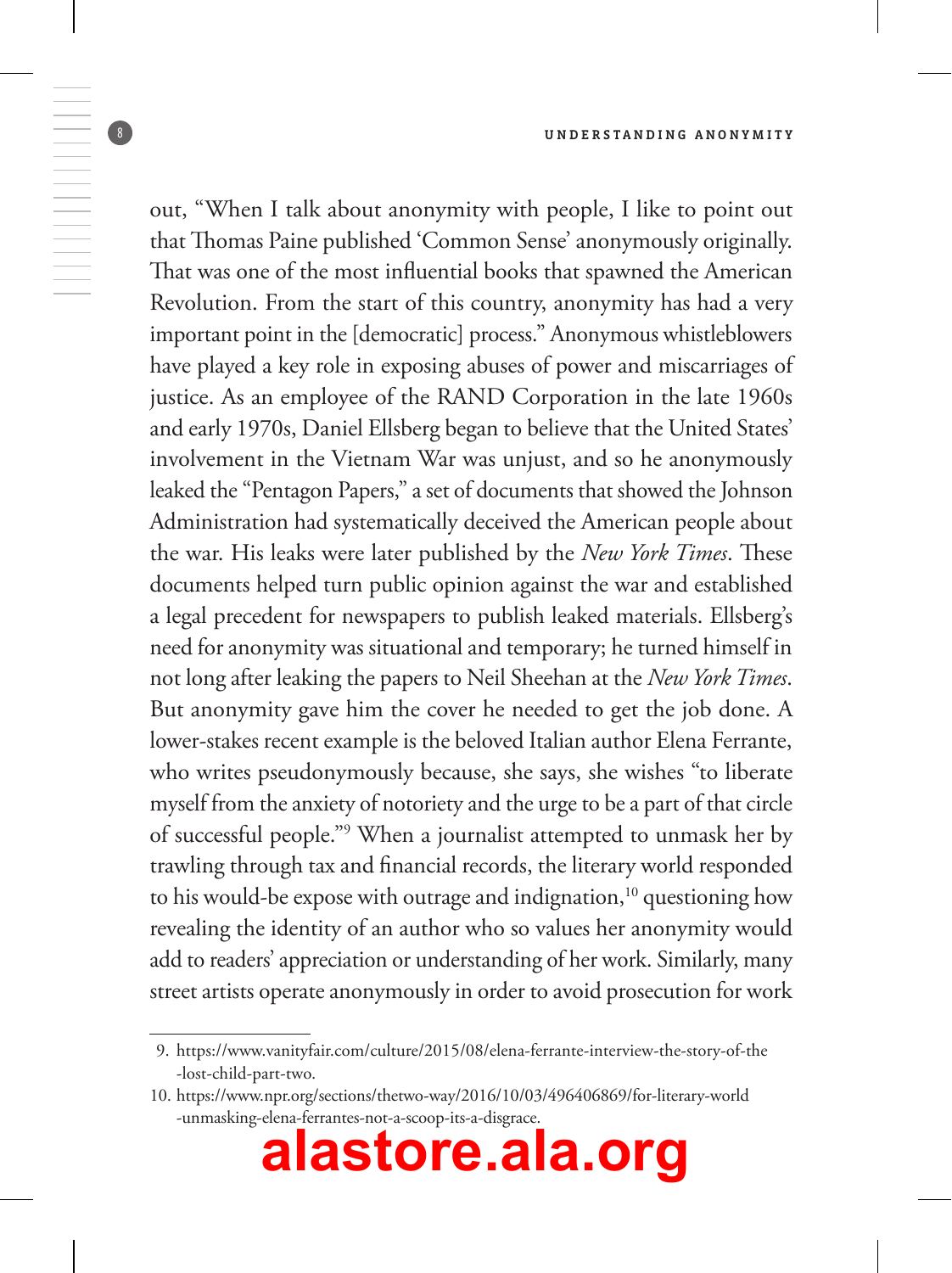that, while technically illegal, has high value both for the communities where their art appears and, for some, in the art market.

\_\_\_\_\_\_\_\_\_\_\_\_\_\_

In the past few years, archivists and oral historians who work with collections that represent marginalized and vulnerable communities have also thought through the value of anonymity for the people their collections represent. It can be difficult to strike a balance between ensuring that personal accounts and stories are preserved for the historical record and guaranteeing the safety of individuals who go on the record. During the 2015 Society of American Archivists annual conference in Cleveland, where a police officer had recently been acquitted of manslaughter after shooting two unarmed black people, a group of archivists recorded a set of oral histories. In the wake of the acquittal, the group wanted to create a collection—now known as the People's Archive of Police Violence in Cleveland<sup>11</sup>—to describe the grinding regularity of police violence and harassment that many people of color in Cleveland experience. The archivists understood that talking about experiences with the police could be challenging for many in the community: some people were involved in ongoing court cases, while others feared retaliation for speaking out against the police. Consequently, the archivists allowed many of their participants to record their stories anonymously, or to use only a first name or pseudonym. Historians tend to view anonymous accounts as less valuable to the record because they can't be verified. The creators of this archive acknowledge this critique in the online collection description by stating that "despite the anonymity, this collection will be useful for the larger and complex narratives of police violence in Cleveland that it conveys." In essence, they used anonymity as a way to tell a story both in individual voices and as an aggregated account, without putting anyone at risk.

<sup>11.</sup> http://www.archivingpoliceviolence.org/collections/show/2.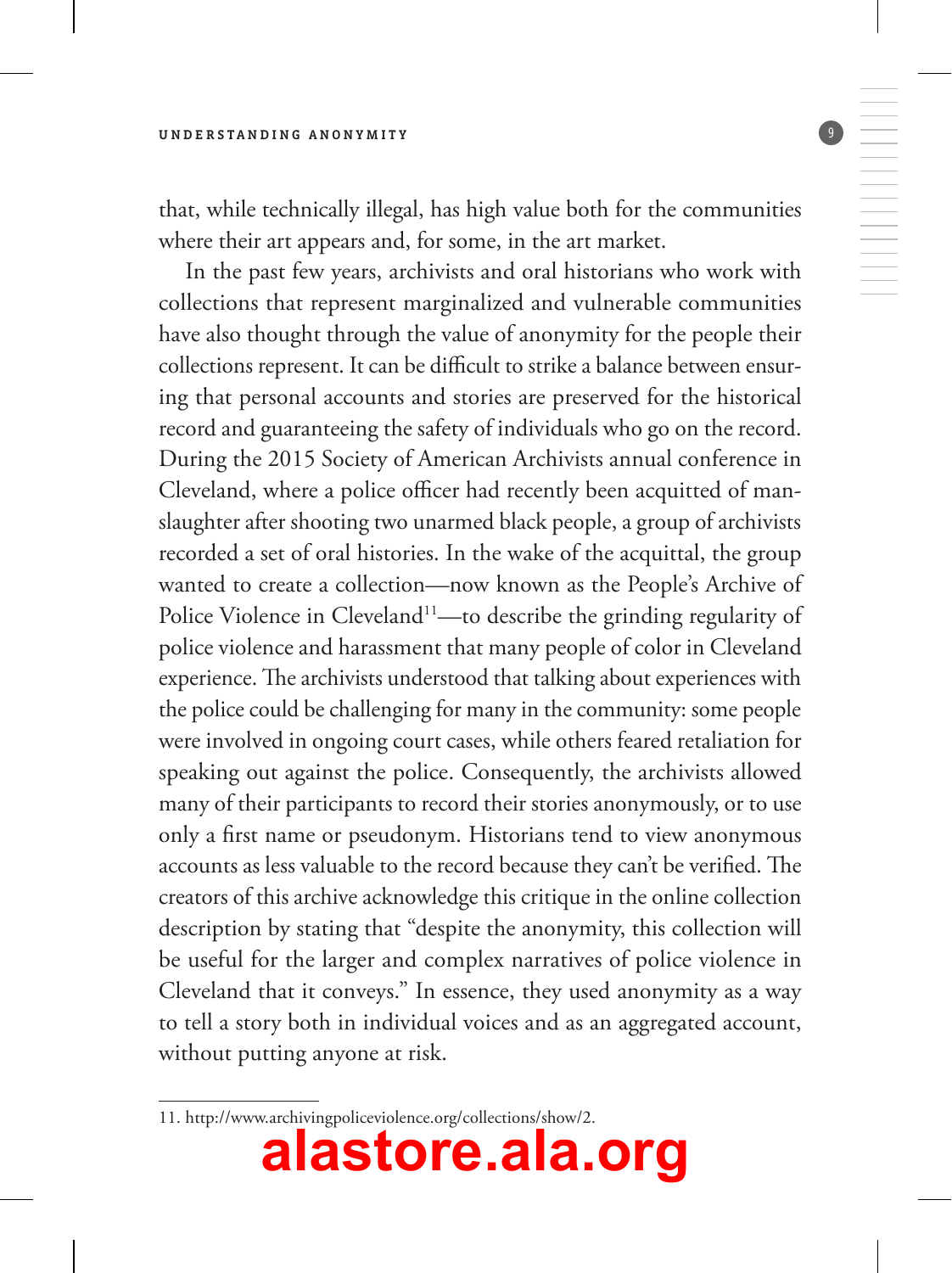### HOW DO YOU GET TO BE ANONYMOUS?

It's hard to be anonymous, though. In the early days of the Internet, many users embraced online identities divorced from their in-real-life (IRL) ones: think about AOL and GeoCities screen names like Book-Lover465 or BostonTerrierLuv. Since Facebook began to require that users provide a "real" first and last name and a valid phone number, and flags users who have not provided that information, it's become both technically difficult, and in some contexts, socially unacceptable, to be anonymous online. In 2010, Mark Zuckerberg famously told a journalist that "having two identities for yourself is an example of a lack of integrity."12 Although Facebook softened its stance and does not require full names for some of its other products (Instagram, for instance), it suspends the accounts of users who have either been reported or algorithmically determined to be using fake names. Transgender rights activists, among others, have organized against this policy.13 As people transition or explore their gender identities, they often choose to go by new names. They also may want to shield themselves from discovery by family members or colleagues who don't know about their new identity. Far from reflecting "a lack of integrity," these names can represent online identities that are truer to people's real selves than their state-assigned identities, in a space that allows them to express those identities safely.

A number of quasi-anonymous apps have seen brief swells in popularity, including the "gossip" apps YikYak and Whisper. It may be that in the post-Snowden era, more people in the mainstream are attracted to the idea of anonymity than ever before. People have come to realize

<sup>13.</sup> https://www.theguardian.com/world/2017/jun/29/facebook-real-name-trans-drag -queen-dottie-lux.



<sup>12.</sup> https://venturebeat.com/2010/07/21/live-blog-zuckerberg-and-david-kirkpatrick-on -the-facebook-effect/.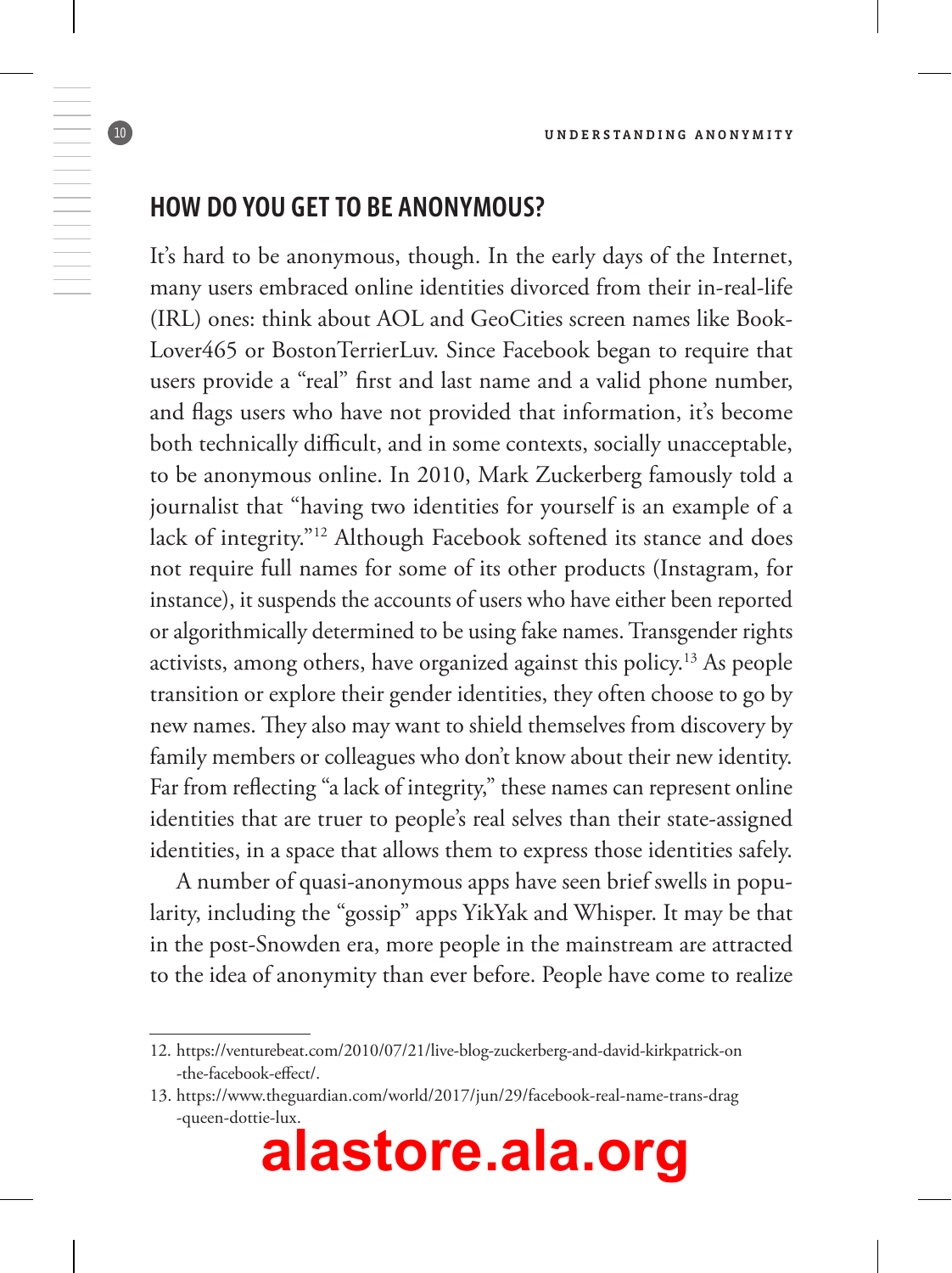anonymity's power in a networked world, a power that some Internet users see fit to abuse. The infamous imageboards 4chan and 8chan require no registration and keep no memory, and have served as the breeding grounds<sup>14</sup> for pernicious movements like GamerGate, a 2014 campaign of harassment against women in the gaming industry so vicious that several of its targets went into hiding, fearing for their lives. These imageboards are also frequently credited with the rise of the "alt-right" and resurgent white supremacist movements in the United States.<sup>15</sup> These Internet movements use anonymity to create real-life chaos for people through the practice of "doxing"—finding, publishing, and using someone's personal information without their consent. In a heralded 2010 TED Talk, 4chan founder Chris "m00t" Poole described the imageboard's success in unmasking the identity of an animal abuser, to applause from the audience. We now tend to see this tactic as harmful, as doxing often represents an attempt to intimidate or silence activists or other politically outspoken people. Women, LGBTQ people, and people of color are much more likely to be targeted. Behind the shield of anonymity, malicious Internet users send threats of physical harm and employ tactics like "swatting" (calling in false reports of serious crimes so that a horde of law enforcement officers show up at a target's home or workplace) in an effort to intimidate them. In an interview published on NPR, Robin Nelson, a black feminist and biological anthropologist, expressed deeply mixed feelings about exposing her identity online:

I am finding that this kind of conservative self-policing is not worth it—issues around black women's health and safety, personal safety and policing in black communities, issues of sexual harassment and assault more broadly have to be discussed by everyone, particularly

14. https://www.dailydot.com/layer8/8chan-pedophiles-child-porn-gamergate/.

<sup>15.</sup> https://www.theguardian.com/technology/2016/dec/01/gamergate-alt-right-hate-trump. **alastore.ala.org**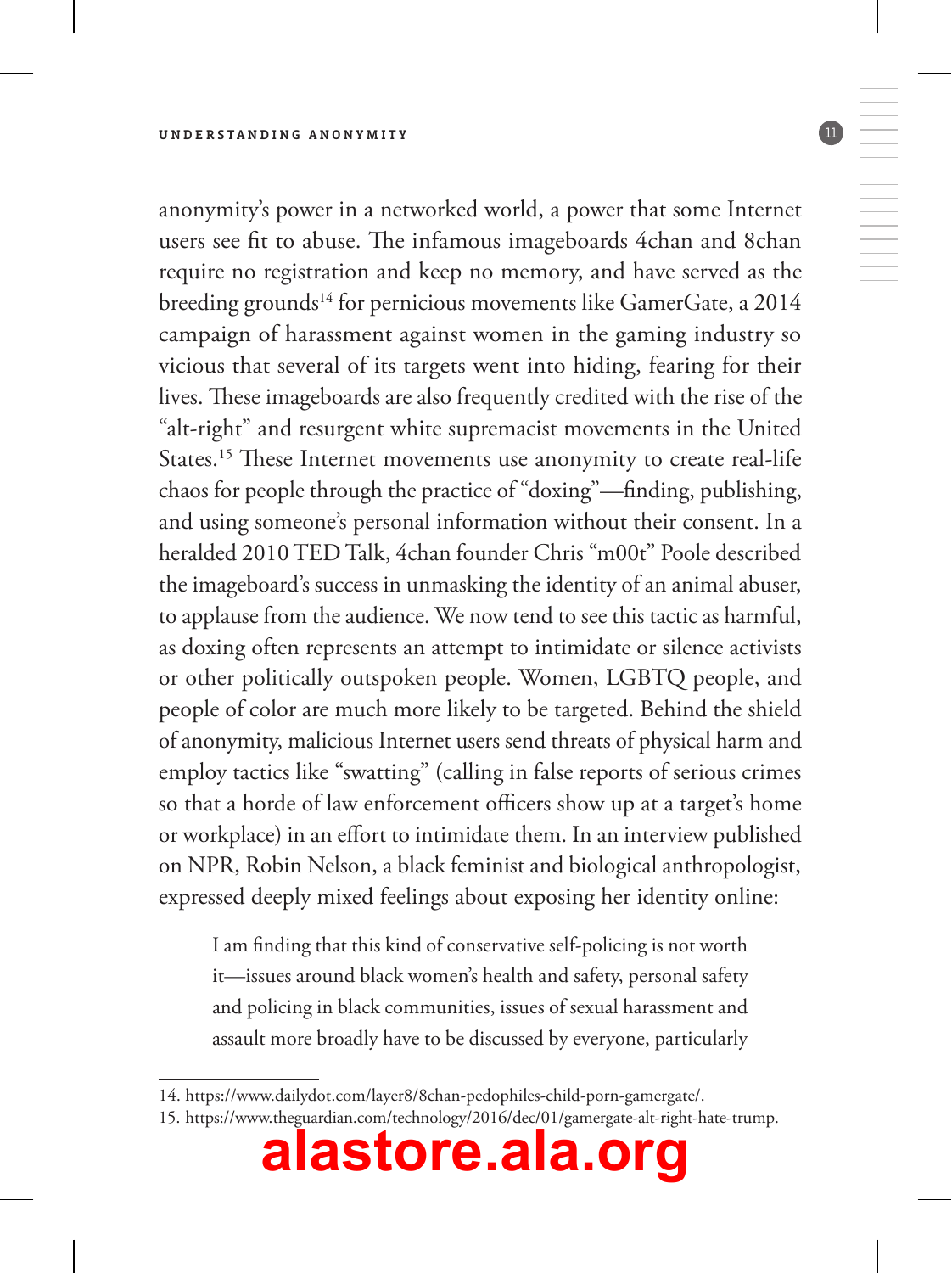by those who have any kind of inclination, privilege, or platform. Thus, while I am finding myself speaking out more about these issues—I know I do so with considerable risk to my career and perhaps my physical safety. I have been trolled on Twitter following tweets about sexism and sexual harassment in academe, and racist policing in black communities. I have genuine concerns about being doxxed.16

Using her own identity online allows Nelson to speak up for—and from the perspective of—several marginalized groups. At the same time, it makes her vulnerable to online harassment from anonymous Twitter trolls, many of whom tend to be white men, coming from a position of relative privilege.

But there are easily just as many examples of anonymity for good, some even using the same outlets as the bad. Many people know about the hacker collective Anonymous, a leaderless online movement that uses anonymity to perform "ops" or mass protest movements. They came to fame after Project Chanology,17 an op directed at exposing the pernicious aspects of the Church of Scientology. They organized online, conducting DDoS (distributed denial of service) attacks to bring down Scientology websites, and also held in-person protests. A significant amount of this organizing happened on 4chan, the same anonymous imageboard where GamerGate and the alt-right developed.

Researchers and academic librarians reading this text may have heard of Sci-Hub, a database of academic papers created as a form of protest against the exorbitant fees that journals charge libraries and scholars for access. Its creator, Alexandra Elbakyan, founded the service in frustration

<sup>17.</sup> http://www.newsweek.com/anonymous-takes-scientology-93883.



<sup>16.</sup> https://www.npr.org/sections/13.7/2015/02/26/389233371/a-toxic-stew-risks-to -women-of-public-feminism.